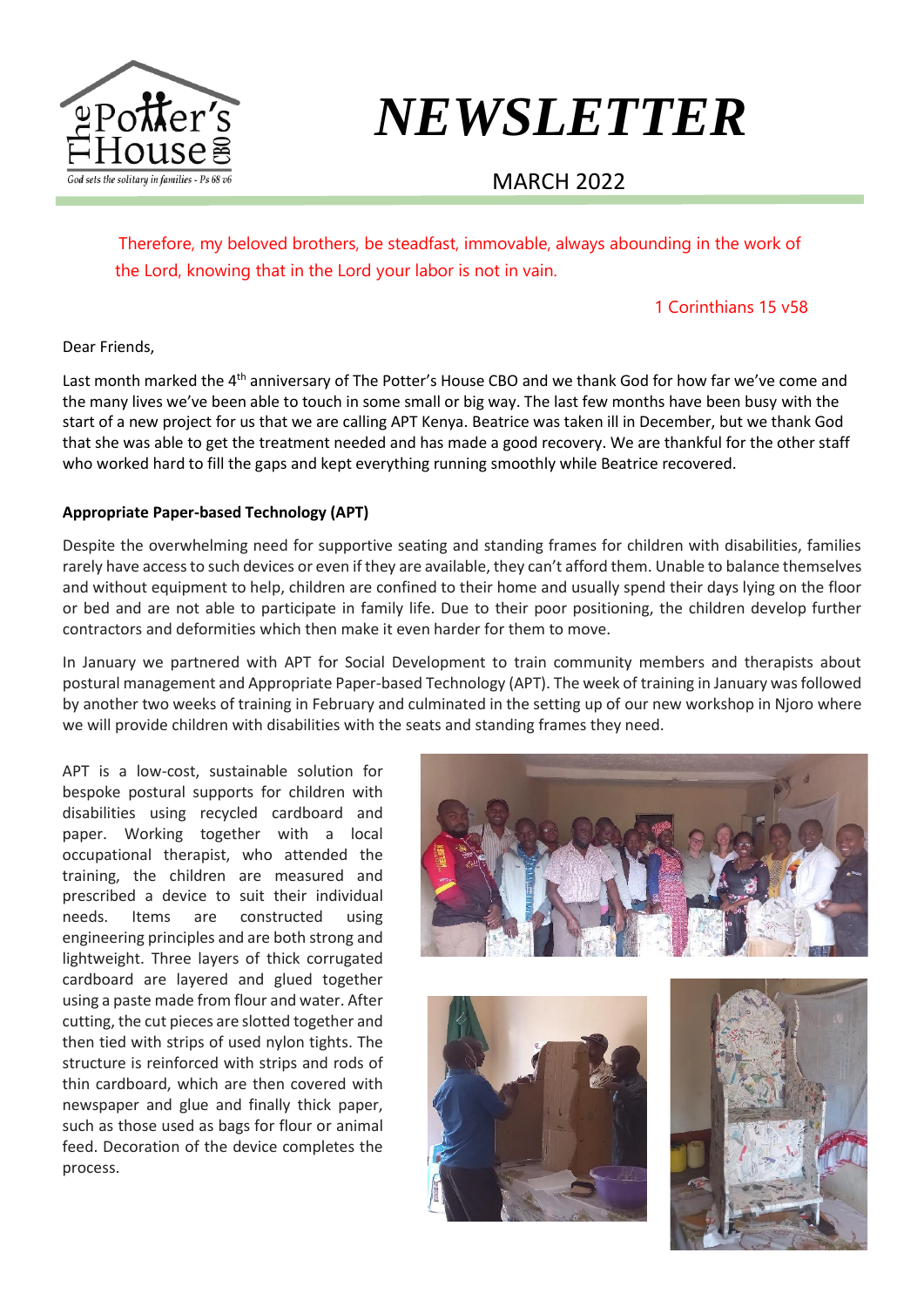prevent contractures, spinal deformity and can improve digestion, bowel function and maintain skin integrity. Having These devices help the child to maintain a comfortable and functional position in either sitting or standing. They help this equipment also enables the child to play and communicate with those around them, increasing both the amount and the quality of their participation in home activities, as well as increasing independence, communication, and quality of life.

We have already seen these devices change lives. During the training 10 children were prescribed devices and four of those children will now be able to go to school. One 14yr old child has spent every day of his life lying on the floor and being walked over, unable to communicate or participate in family life. Now he has a chair and can sit with everyone else and be included. Another is now able to feed herself because the chair stabilises her and frees up her hands for her to use. She also really enjoys drawing now. We really thank God for the opportunity to provide something to that makes such a difference to children and families and are praying that many more will be helped.



#### **Illicit brew.**

One of our biggest challenges in Njoro is alcohol addiction and it understandably makes working with a parent very difficult. Nevertheless, we persevere knowing that nothing is impossible for God and that the children in the family need our support even more. Recently in Njoro and surrounding areas there has been an increase in deaths due to homemade brew. It is believed that those selling are adding something poisonous to the mix, we assume to add volume and therefore sell more.

The government's response to this problem has been to demolish the homes of those selling the illegal brew, without warning. They not only demolish the homes of those selling, but because the homes are joined, the neighbours' homes are also demolished making many families homeless. This is not just a heavy-handed approach, it does not address the real issues and creates more problems. The ones selling just move to other areas and start again. Prayer is needed for those who have lost their homes.

Sadly, a few weeks ago, one of the parents we have been working with for a couple of years suddenly died after drinking the brew. As you can imagine it was traumatic for her children to watch and a shock for everyone. Please pray for the children and husband of this family.



*Some of the homes demolished by the government.*